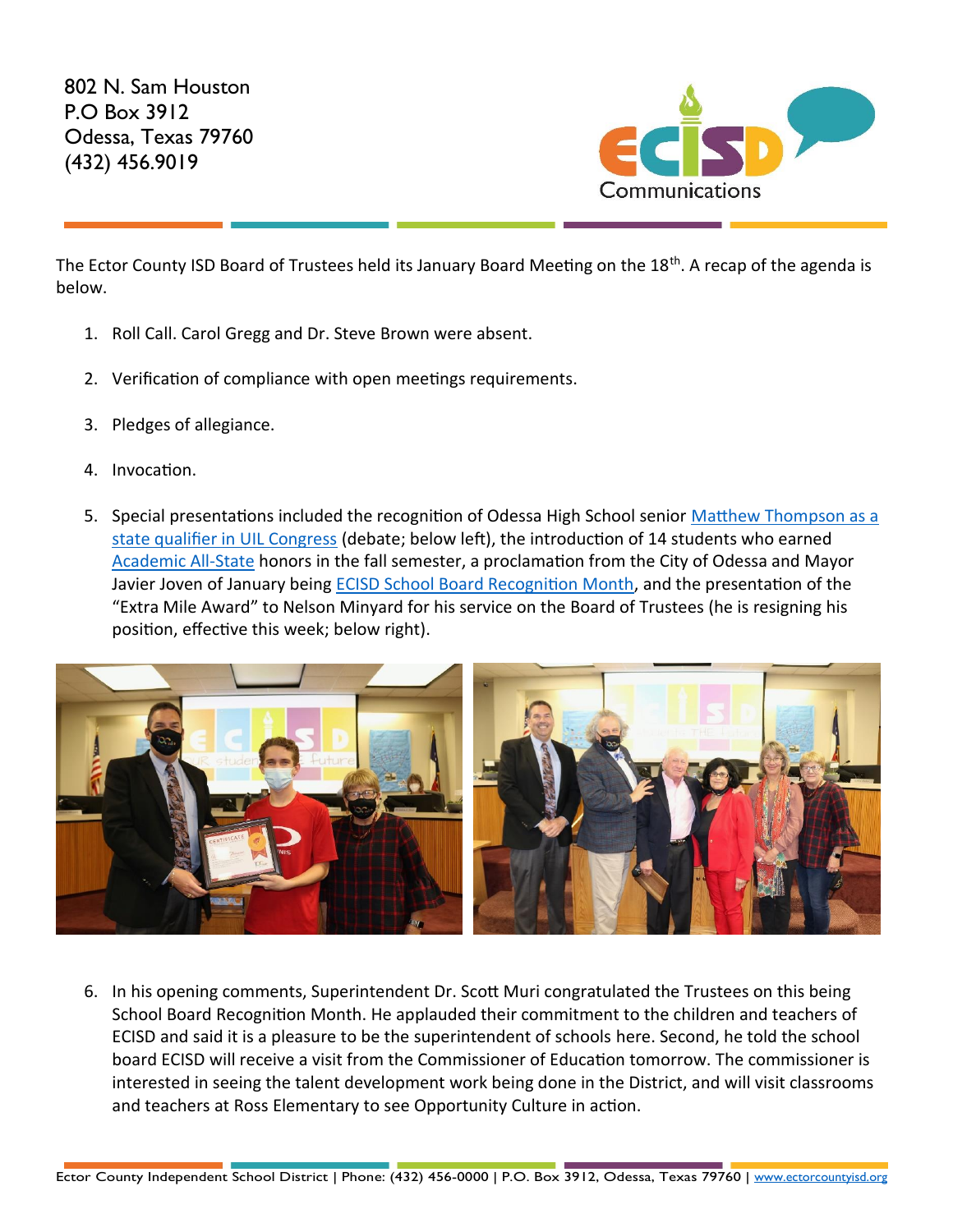- 7. There was no public comment.
- 8. Action items.
	- A. Trustees voted 5-0 to approve purchases over \$50,000. The one item is for job-embedded coaching for teachers, focused on foundational literacy skills, vocabulary, reading workshop, writing workshop, guided reading, literacy centers, and whole-group Tier 1 instruction, all within the District's Literacy Framework. This work will begin with a focus on the District's F-rated schools and is a three-year contract that will be expanded to include all schools.
	- B. Trustees voted 5-0 to approve an amendment to the academic calendar for summer learning dates. The Texas Education Agency and the Texas COVID Acceleration Learning Support (TCLAS) program grant now requires the Additional Days School Year (ADSY; ECISD's Summer Learning Experience) to include a minimum of 25 days. Last year with ADSY, the Texas Education Agency funded school districts with 180 academic days during the regular school year and up to 30 additional school days for summer learning. There was no minimum. With the TCLAS program grant funds, ECISD learned last month the requirement now is a minimum of 25 days for summer learning, for PK-5<sup>th</sup> grade students, and the day be extended from 3 hours to 6 hours each day. The calendar previously approved had 22 days of additional days for summer learning. This amendment includes 3 additional days to the summer learning calendar for a total of 25 days.
	- C. Trustees voted 5-0 to approve Tommy Ervin for the Ector County Appraisal District Board of Directors. Mr. Ervin replaces Nelson Minyard, who is resigning from the ECISD school board and the ECAD Board.
	- **D. Trustees voted 5-0 to appoint a replacement to fill the vacancy for board position #7, Nelson Minyard's position. State law governs the way a vacant board position can be filled. If there is more than one year left on the vacant term (Mr. Minyard's term expires in May 2025), then the board must fill this position within 180 days. The board can use one of two means: to call a special election or to appoint a replacement. In either case, the replacement will serve until the next election cycle, which for ECISD is May 2023. At that time a general election will be held for the remainder of that term through 2025. Having chosen to appoint a replacement for Mr. Minyard rather than call for a special election, Trustees will now develop and publicize the process they will use for an appointment.**
- 9. Trustees voted 5-0 to approve the Consent Agenda. This month's Consent Agenda included minutes of previous meetings; bills for payments; acceptance of donations over \$10,000\*; and a memorandum of understanding with the University of the Southwest to provide counselor interns for ECISD schools.
- 10. Reports/Discussion items
	- A. Trustees heard the annual district performance report. School districts are required to hold a public hearing to discuss their annual report which includes academic performance data, accreditation status, campus performance objectives, information on violent or criminal incidents and performance of the previous year's graduates in their first year of college as reported by the Texas Higher Education Coordinating Board. The information in this report is for the 2019-20 school year.